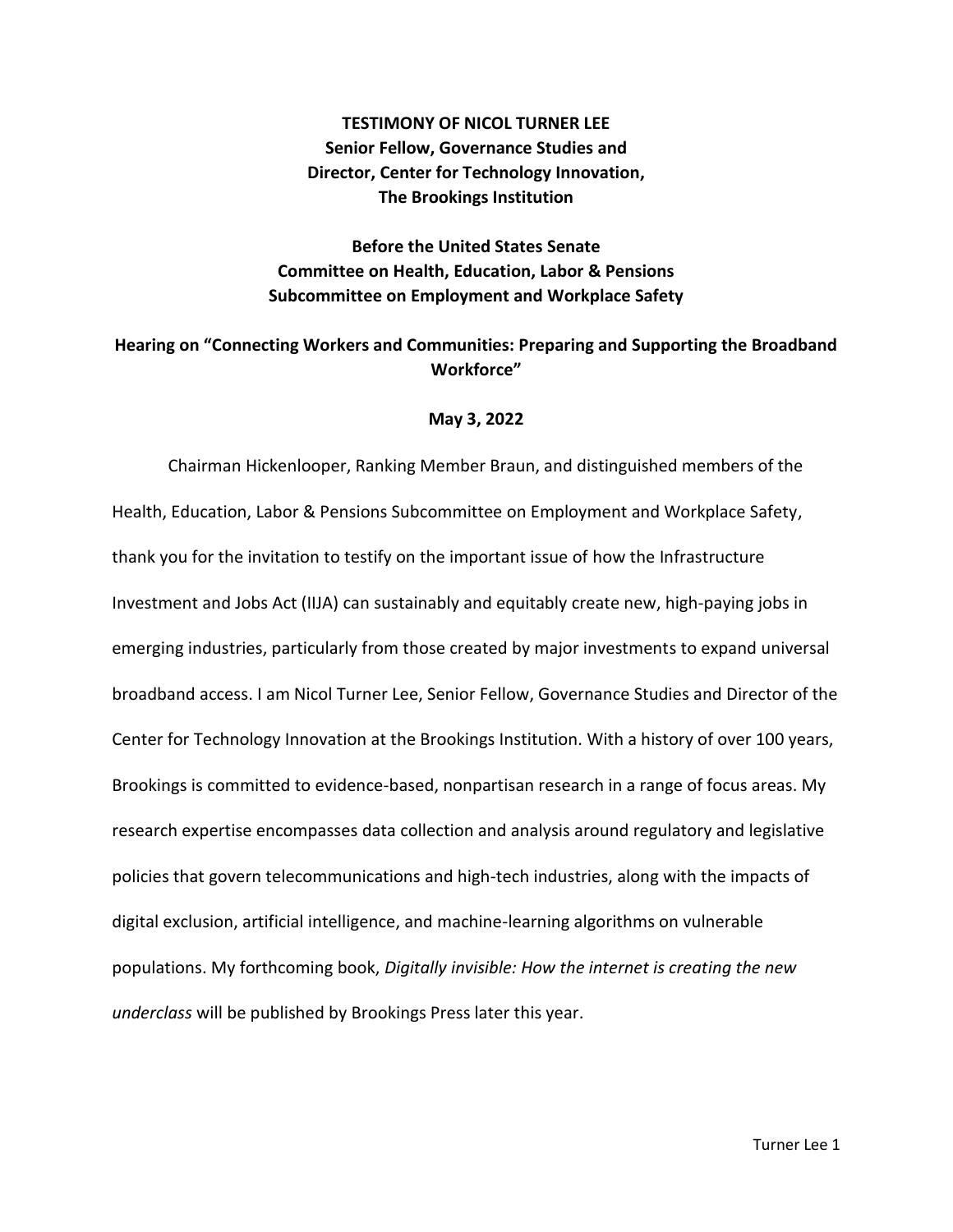The IIJA is a historic, bipartisan step to ensure that every American is equipped with the necessary tools, resources, and structures to participate in a  $21<sup>st</sup>$  century economy.<sup>1,2</sup> The legislation includes high-speed broadband as one of the many critical infrastructure assets, which is both significant and transformative as getting online has become more of a necessity, instead of a luxury in these times. $3$  Having high-speed broadband access is fundamental for Americans to work, study, participate in religious or cultural activities, and socialize, in parallel with more traditional infrastructure. In other words, it is a pathway to first-class, digital citizenship. If the IIJA is executed properly, the nation should be able to accelerate internet access for the millions of Americans who currently live without it. In turn, it will spur massive economic growth—granting access to millions of new  $21^{st}$  century jobs, as well as creating new career paths for livable earnings within industries enabled by direct access to more robust networks, in addition to industries indirectly benefitting from existing and emerging platforms.

In my written testimony, I propose solutions on how we can embolden an equitable and expansive workforce in the broadband sector of the U.S. economy. But first, Congress must implore the Department of Labor (DOL) to create taxonomies of the skills needed to fill vacancies in this and related technology sectors. Currently, there exists ambiguity in how we identify and define such opportunities, including fiber optics, 5G or wireless, and other related broadband infrastructure opportunities. Further, the U.S. must engage in national skilling

<sup>&</sup>lt;sup>1</sup> "Fact Sheet: The Bipartisan Infrastructure Deal," The White House, November 6, 2021, [https://www.whitehouse.gov/briefing-room/statements-releases/2021/11/06/fact-sheet-the-bipartisan](https://www.whitehouse.gov/briefing-room/statements-releases/2021/11/06/fact-sheet-the-bipartisan-infrastructure-deal/)[infrastructure-deal/](https://www.whitehouse.gov/briefing-room/statements-releases/2021/11/06/fact-sheet-the-bipartisan-infrastructure-deal/)

<sup>2</sup> *Infrastructure Investment and Jobs Act*. Public Law 117-58. *U.S. Statutes at Large* 135 (2021): 429 – 1467.

<sup>3</sup> [https://www.cantwell.senate.gov/imo/media/doc/Infrastructure%20Investment%20and%20Jobs%20Act%20-](https://www.cantwell.senate.gov/imo/media/doc/Infrastructure%20Investment%20and%20Jobs%20Act%20-%20Section%20by%20Section%20Summary.pdf) [%20Section%20by%20Section%20Summary.pdf](https://www.cantwell.senate.gov/imo/media/doc/Infrastructure%20Investment%20and%20Jobs%20Act%20-%20Section%20by%20Section%20Summary.pdf)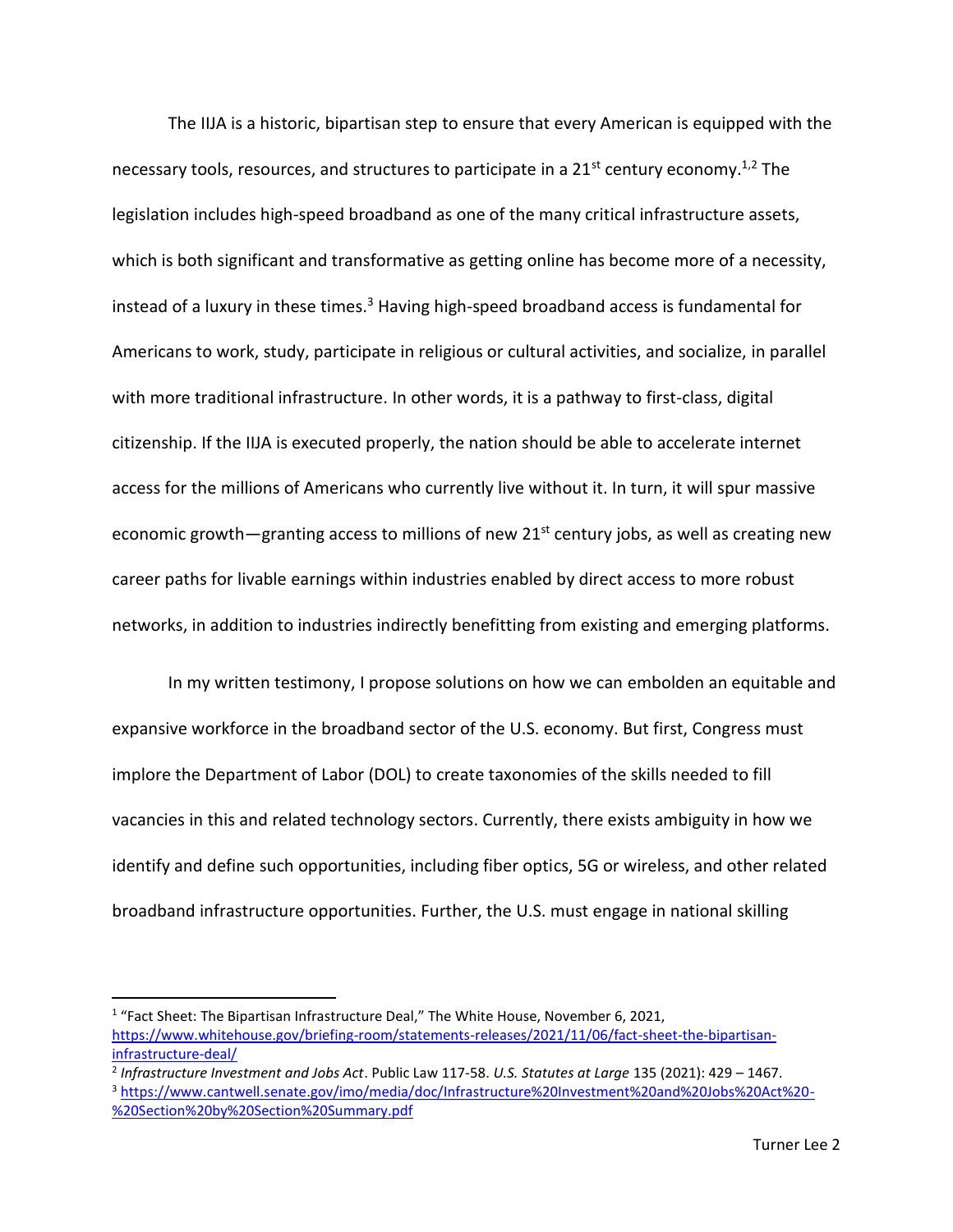through the creation of policies and norms that engage workers in not just job opportunities, but career paths, especially for those individuals without four-year college degrees. <sup>4</sup> These milestones can be attained via lucrative training and placement opportunities, including apprenticeships and industry credentialling in the existing and emerging careers in wireline and wireless broadband, as well as supportive industry roles in data analyses, customer service, cloudware, and more.

More important, federal and state governments must consider empowering the broadband workforce as a critical element of the IIJA, starting with the enlistment of education and community partners like community colleges, and K-12 schools who are critical to fueling the 21<sup>st</sup> century workforce. Congress might also support funding to the Corporation for National and Community Service for a national Digital Service Corps, where several underskilled workers can engage in more experiential learning of these trades while receiving a modest stipend as part of their pathway into jobs, and then long-term careers.

My main point of my testimony is that the nation has a huge opportunity in the creation of new, high-paying jobs to build critical infrastructure like broadband access. These efforts should be an accelerant for entry, and involve deliberate and strategic efforts around equity, ensuring that no citizens are excluded based on their demographic background, geographic residence, or lack of competency in fairly nascent fields.

<sup>4</sup> Sam Sabin, "5G Worker Shortages Could Provide Many Americans with Chance to Return to Work," Morning Consult, May 6, 2020[, https://morningconsult.com/2020/05/06/5g-wireless-workforce-shortage-coronavirus/](https://morningconsult.com/2020/05/06/5g-wireless-workforce-shortage-coronavirus/)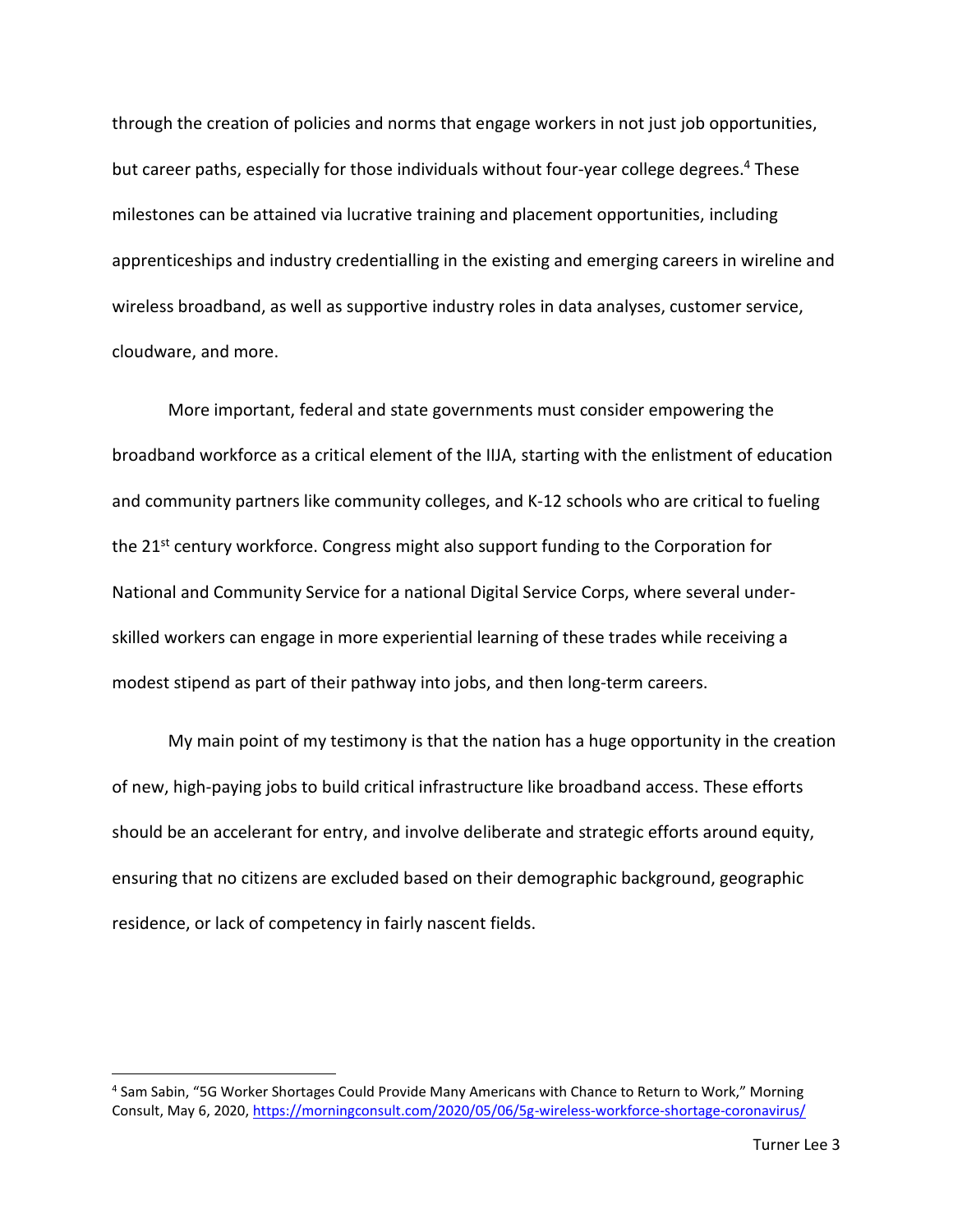### **The Infrastructure Investment and Jobs Act and Careers**

An additional reason for accelerating high-speed broadband access is to help close the national digital divide that separates millions of Americans from fully participating in the digital economy. The global pandemic has surfaced the importance of online connectivity as millions obliged the calls for physical social distancing and transitioned online for remote work, school, health care, government services, and regular communications with friends and family members. As technology becomes more ubiquitously available and affordable for Americans of all socioeconomic levels, it has become a game changer for how citizens transact and interact in their daily lives, and will be foundational to the development of inclusive economic growth in the U.S.<sup>5</sup> Yet new online dependencies have widened the nation's digital divide, leaving some people of color, older and low-income populations, and those from rural (and some urban) areas unable to consume certain products and services. These vulnerable groups were greatly impacted by the pandemic's social isolation at its onset, which restricted many people from applying for unemployment benefits, engaging in virtual education, or scheduling and receiving a vaccination. 6

In February 2021, my testimony before the United States House of Representatives Committee on Economic Disparity & Fairness in Growth went into more detail about the \$65 billion toward high-speed broadband from the \$1.2 trillion IIJA appropriation, and indicated

<sup>5</sup> Nicol Turner Lee, "Building for the Future: Advancing Digital Competitiveness through Broadband Access and Adoption," [https://www.brookings.edu/testimonies/building-for-the-future-advancing-digital-competitiveness](https://www.brookings.edu/testimonies/building-for-the-future-advancing-digital-competitiveness-through-broadband-access-and-adoption/)[through-broadband-access-and-adoption/.](https://www.brookings.edu/testimonies/building-for-the-future-advancing-digital-competitiveness-through-broadband-access-and-adoption/)

<sup>6</sup> Nicol Turner Lee, "Why America Needs a 'Tech New Deal' to Build Back Better," *TechTank* (blog), January 12, 2021, [https://www.brookings.edu/blog/techtank/2021/01/12/why-america-needs-a-tech-new-deal-to-build-back](https://www.brookings.edu/blog/techtank/2021/01/12/why-america-needs-a-tech-new-deal-to-build-back-better/)[better/.](https://www.brookings.edu/blog/techtank/2021/01/12/why-america-needs-a-tech-new-deal-to-build-back-better/)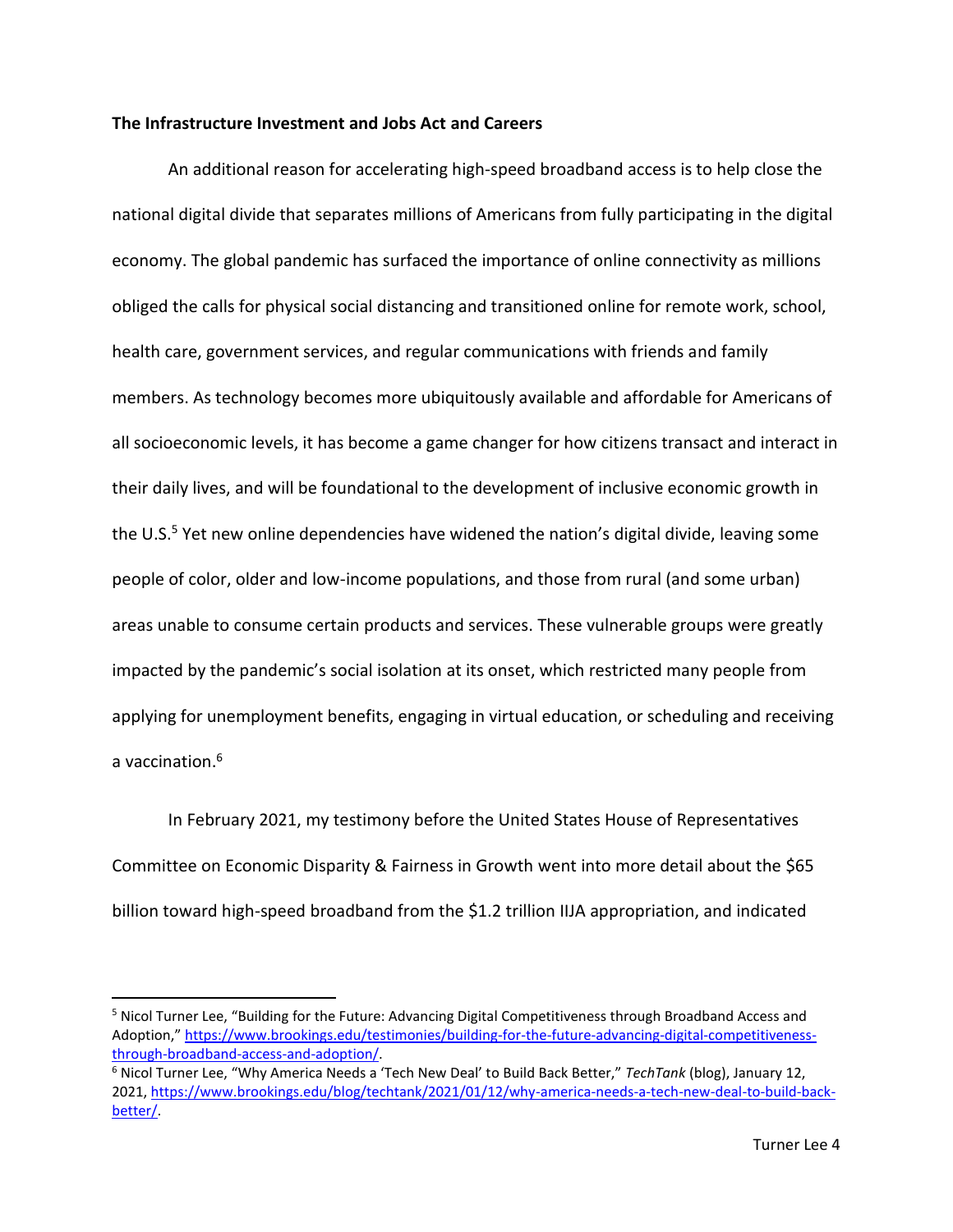that we needed a coherent and collaborative strategy to effectuate change, or a "Tech New Deal." This is important because the IIJA appropriated funds are more than quadruple the support granted in 2009 for the American Recovery and Reinvestment Act (ARRA), which allocated \$4.7 billion toward online access.<sup>7</sup> In this new traunch of funding, Congress has authorized \$2.75 billion through the three Digital Equity Act programs to promote digital inclusion and increase broadband adoption—some of which must be used explicitly to consider and fund state, local, and community workforce development programs.<sup>8</sup> The National Telecommunications and Information Administration (NTIA) of the U.S. Department of Commerce, along with the Federal Communications Commission (FCC), are responsible for distributing these funds—first to states that are charged with developing broadband infrastructure and digital equity plans as part of their receipt of the funds.

Of the entire 2020 funds, the Digital Equity Act most likely will house the funds for local workforce development programs, but the remaining \$62.25 billion in high-speed broadband assets can also be thought of as stimulating workforce development. These monies not only will support short-term infrastructure needs: they are a prerequisite to supporting the long-term development and deployment of new, economically transformative technologies as well. For example, select areas in Chicago, Atlanta, Washington, D.C., and more have already deployed 5G networks. According to Verizon, one of the major internet service providers offering 5G, networks are enabling download speeds of 1 Gbps and latency rates of less than 30 ms, which

<sup>&</sup>lt;sup>7</sup> Nicol Turner Lee, "Building for the Future: Advancing Digital Competitiveness through Broadband Access and Adoption," [https://www.brookings.edu/testimonies/building-for-the-future-advancing-digital-competitiveness](https://www.brookings.edu/testimonies/building-for-the-future-advancing-digital-competitiveness-through-broadband-access-and-adoption/)[through-broadband-access-and-adoption/.](https://www.brookings.edu/testimonies/building-for-the-future-advancing-digital-competitiveness-through-broadband-access-and-adoption/)

<sup>8</sup> Nicol Turner Lee, "Why America Needs a 'Tech New Deal' to Build Back Better," *TechTank* (blog), January 12, 2021, [https://www.brookings.edu/blog/techtank/2021/01/12/why-america-needs-a-tech-new-deal-to-build-back](https://www.brookings.edu/blog/techtank/2021/01/12/why-america-needs-a-tech-new-deal-to-build-back-better/)[better/.](https://www.brookings.edu/blog/techtank/2021/01/12/why-america-needs-a-tech-new-deal-to-build-back-better/)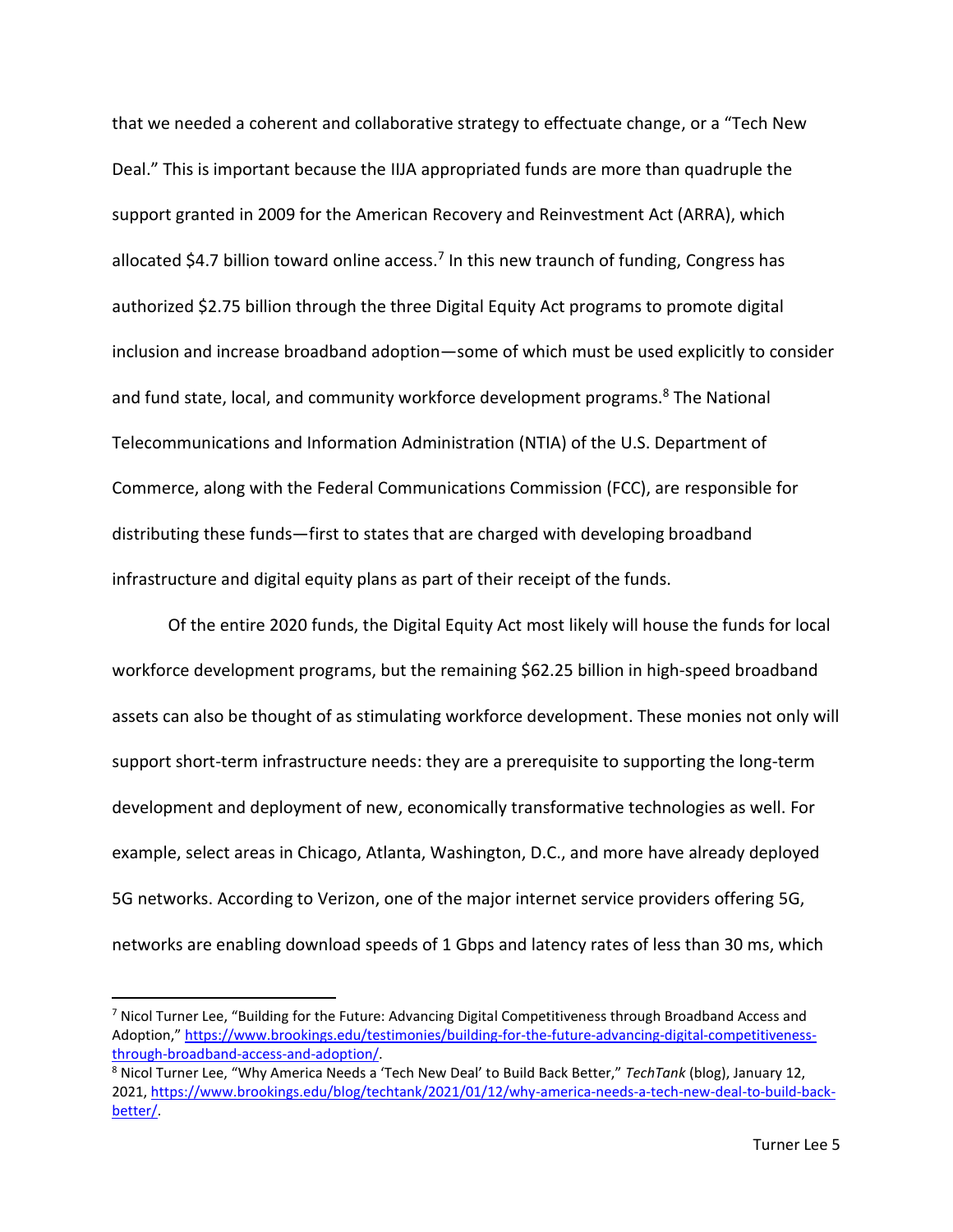will allow a vast range of new technologies—autonomous vehicles, smart home devices, telehealth monitors, agricultural or environmental sensors, virtual reality systems, and more to be connected to the internet.<sup>9</sup> But the design and development of 5G overall has been estimated to attribute \$13.2 trillion to the global economy, and create an additional 22.3 million jobs across the world. 10

That is why to harness the massive potential for job creation, broadband must be a part of a broader strategy of  $21^{st}$  century inclusive economic growth, especially in the production of new opportunities for individuals with or without a four-year degree. Given the disproportionate access to broadband and the platforms and applications that it enables, an equity framework should be applied to such decisions on where to build and who to serve—at least, in the first iteration of broadband build-out and digital equity programs. The IIJA has indicated that unserved, followed by underserved, communities will be top priorities for new government spending. Simultaneously, these must be the same communities where programs investing in job creation, placement, and training for careers in these lucrative industries are focused first, offering a compounded benefit and multiplier of federal resources. Only this way can we ensure that all individuals—regardless of their educational status—can fruitfully work and earn in the existing and emerging communications ecosystems or, at minimum, be offered opportunities to learn the necessary skills.

<sup>9</sup> Verizon. "What Is the Latency of 5G?," February 2, 2020, [https://www.verizon.com/about/our-company/5g/5g](https://www.verizon.com/about/our-company/5g/5g-latency)[latency](https://www.verizon.com/about/our-company/5g/5g-latency); Larry Downes, "5G: What is it good for?" The Washington Post, February 3, 2022. [https://www.washingtonpost.com/news/innovations/wp/2018/06/05/5g-what-is-it-good-for/.](https://www.washingtonpost.com/news/innovations/wp/2018/06/05/5g-what-is-it-good-for/) <sup>10</sup> "The impact of 5G: Creating new value across industries and society," World Economic Forum, January 2020, [https://www3.weforum.org/docs/WEF\\_The\\_Impact\\_of\\_5G\\_Report.pdf.](https://www3.weforum.org/docs/WEF_The_Impact_of_5G_Report.pdf)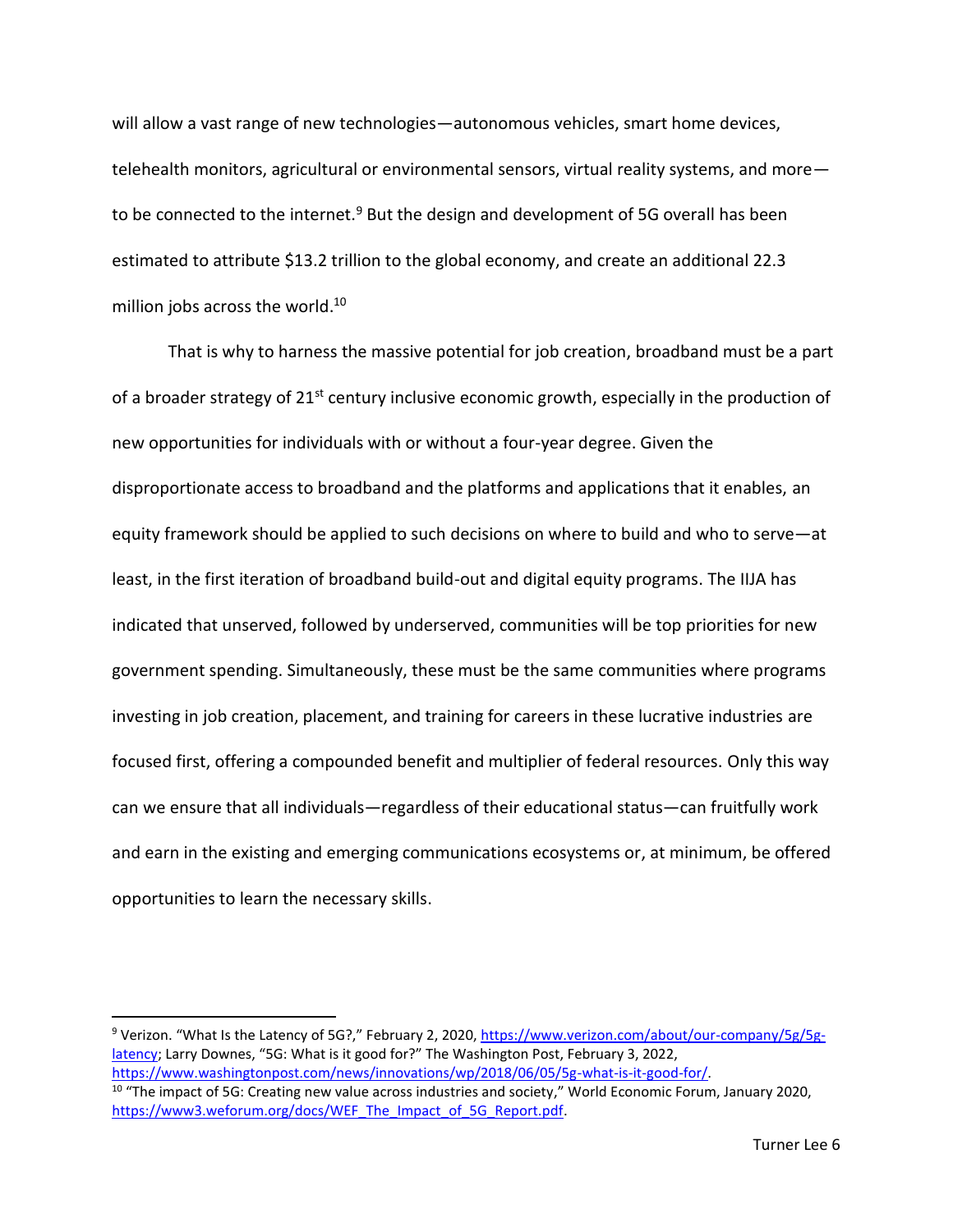As mentioned, my own research offered a comprehensive framework to ensure the achievement of described milestones, which was encased in the concept of a "Tech New Deal."<sup>11</sup> Parts of the Tech New Deal assert that "No Child Be Left Offline" to guarantee the closing of the "homework gap" because every K-12 student would have options for affordable broadband service, an internet-enabled device, hot spot, and relevant training resources for parents and other caregivers.<sup>12</sup> My research also presented the concept of Digital Service Corps to aid in closing the digital divide within their local communities, which will be discussed later in the testimony. Further, the creation of new broadband jobs should not solely happen among telecommunications and technology providers. There should be both critical interests and investments from industries benefitting from the technology ecosystem—from banks to retail companies. In sum, the federal government must develop policies that invite and reimagine public policies that include diverse industry stakeholders, as well as representatives from state and local workforce development boards, and civil society organizations to chart a path for how technology spurs economic growth and shifts in service delivery for citizens.<sup>13</sup>

Without a concerted, whole-of-society effort, the nation and these industries will lose generational opportunities to advance these sectors. The digital divide will continue to

<sup>&</sup>lt;sup>11</sup> Nicol Turner Lee, "Why America Needs a 'Tech New Deal' to Build Back Better," The Brookings Institution, TechTank, January 12, 2021, [https://www.brookings.edu/blog/techtank/2021/01/12/why-america-needs-a](https://www.brookings.edu/blog/techtank/2021/01/12/why-america-needs-a-technew-deal-to-build-back-better/)[technew-deal-to-build-back-better/.](https://www.brookings.edu/blog/techtank/2021/01/12/why-america-needs-a-technew-deal-to-build-back-better/)

<sup>&</sup>lt;sup>12</sup> Nicol Turner Lee, "No Child Deserves to Be Left Offline This School Year—Here's How Congress Can Help," The Brookings Institution, TechTank, August 2, 2021, [https://www.brookings.edu/blog/techtank/2021/08/02/no](https://www.brookings.edu/blog/techtank/2021/08/02/no-childdeserves-to-be-left-offline-this-school-year-heres-how-congress-can-help/)[childdeserves-to-be-left-offline-this-school-year-heres-how-congress-can-help/.](https://www.brookings.edu/blog/techtank/2021/08/02/no-childdeserves-to-be-left-offline-this-school-year-heres-how-congress-can-help/)

<sup>&</sup>lt;sup>13</sup> Nicol Turner Lee, "Why America Needs a 'Tech New Deal' to Build Back Better," The Brookings Institution, TechTank, January 12, 2021, [https://www.brookings.edu/blog/techtank/2021/01/12/why-america-needs-a](https://www.brookings.edu/blog/techtank/2021/01/12/why-america-needs-a-technew-deal-to-build-back-better/)[technew-deal-to-build-back-better/.](https://www.brookings.edu/blog/techtank/2021/01/12/why-america-needs-a-technew-deal-to-build-back-better/)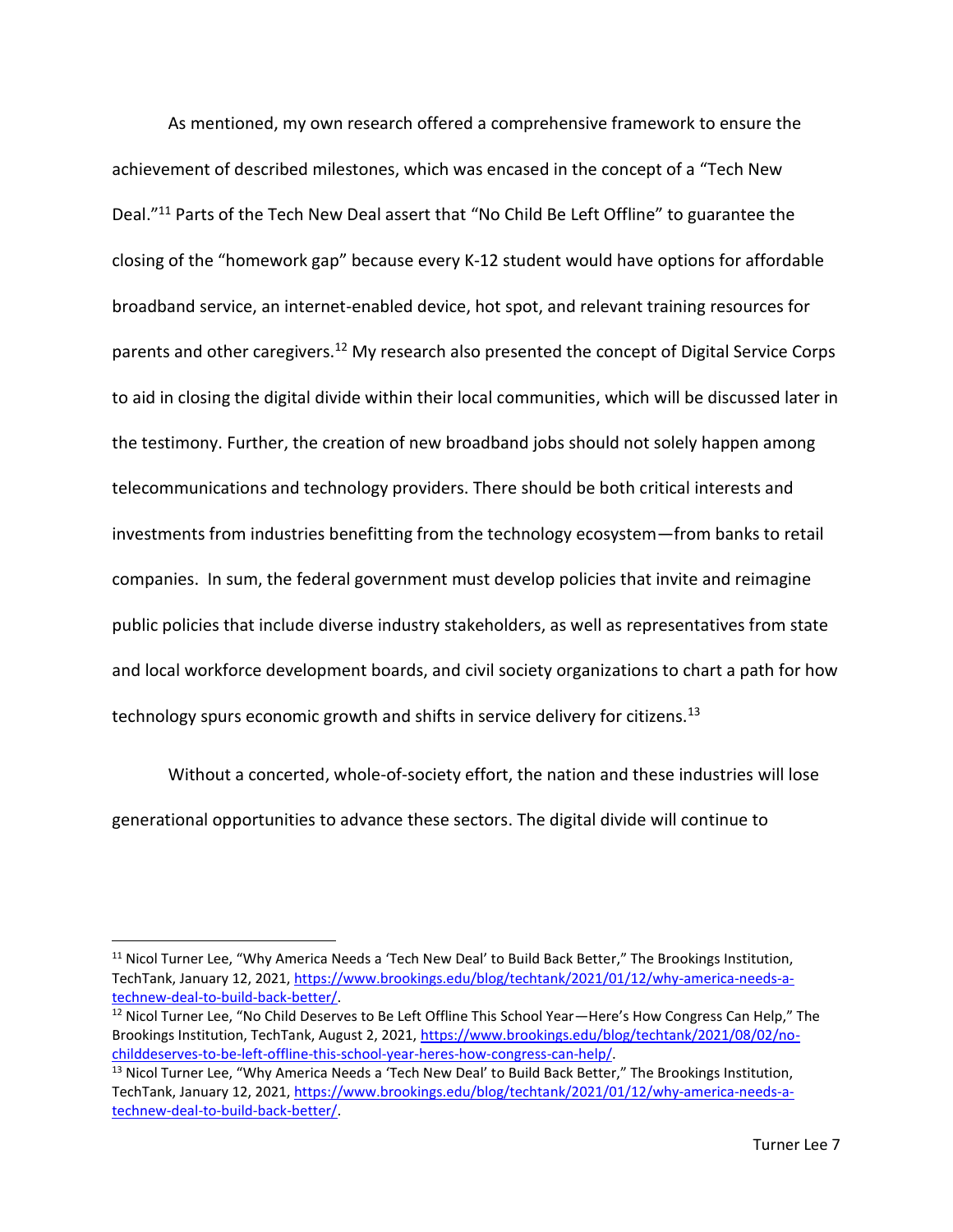complicate matters for populations without broadband access.<sup>14,15</sup> These are the reasons why the U.S. needs coordinated national, state, and local level approaches to expediting skilling and job training for the broadband workforce to avoid the slower rollout of the broad infrastructure goals and the current shortage of available workers post-pandemic. 16

### **Jobs and the Broadband Workforce**

In 2021, Brookings Center for Sustainable Development estimated 160,000 broadband job-years alone will be directly created from the Infrastructure Investment and Jobs Act.<sup>17</sup> Of these, telecommunications equipment installers and repairers are projected to require an additional 36,000 new positions to be filled (23% of the total), with an additional 12,000 new positions created in other installer and repairer roles (8% of the total). Particularly in this set of critical initial-deployment positions, as it stands today, there are not enough available trained workers to fill these in broadband occupations—mirroring the huge vacancies in cybersecurity jobs that also required a specialized approach to recruitment and training. An added challenge in fulfilling broadband roles is the geographic distribution of workers with these skills do not often match locations where jobs are most needed, like rural areas that will be laying fiber optics. 18

<sup>&</sup>lt;sup>14</sup> Nicol Turner Lee, "Bridging Digital Divides between Schools and Communities," The Brookings Institution, March 2, 2020,<https://www.brookings.edu/research/bridging-digital-divides-between-schools-and-communities/>

<sup>&</sup>lt;sup>15</sup> Harmeet Kaur, "Why Rural Americans Are Having a Hard Time Working from Home," CNN, April 29, 2020, [https://www.cnn.com/2020/04/29/us/rural-broadband-access-coronavirus-trnd/index.html.](https://www.cnn.com/2020/04/29/us/rural-broadband-access-coronavirus-trnd/index.html)

<sup>16</sup> Joseph Kane, "Biden Needs to Create an Infrastructure Talent Pipeline, Not Just More Jobs," *The Avenue* (blog), January 29, 2021[, https://www.brookings.edu/blog/the-avenue/2021/01/29/biden-needs-to-create-an](https://www.brookings.edu/blog/the-avenue/2021/01/29/biden-needs-to-create-an-infrastructure-talent-pipeline-not-just-more-jobs/)[infrastructure-talent-pipeline-not-just-more-jobs/.](https://www.brookings.edu/blog/the-avenue/2021/01/29/biden-needs-to-create-an-infrastructure-talent-pipeline-not-just-more-jobs/)

 $17$  One job-year is equal to one job for one year. For example, ten job-years could be 10 jobs for 1 year, or 1 job for 10 years.

<sup>&</sup>lt;sup>18</sup> Marcela Escobari Strauss Dhruv Gandhi, and Sebastian, "How Federal Infrastructure Investment Can Put America to Work," *Brookings* (blog), March 17, 2021, [https://www.brookings.edu/research/how-federal-infrastructure](https://www.brookings.edu/research/how-federal-infrastructure-investment-can-put-america-to-work/)[investment-can-put-america-to-work/.](https://www.brookings.edu/research/how-federal-infrastructure-investment-can-put-america-to-work/)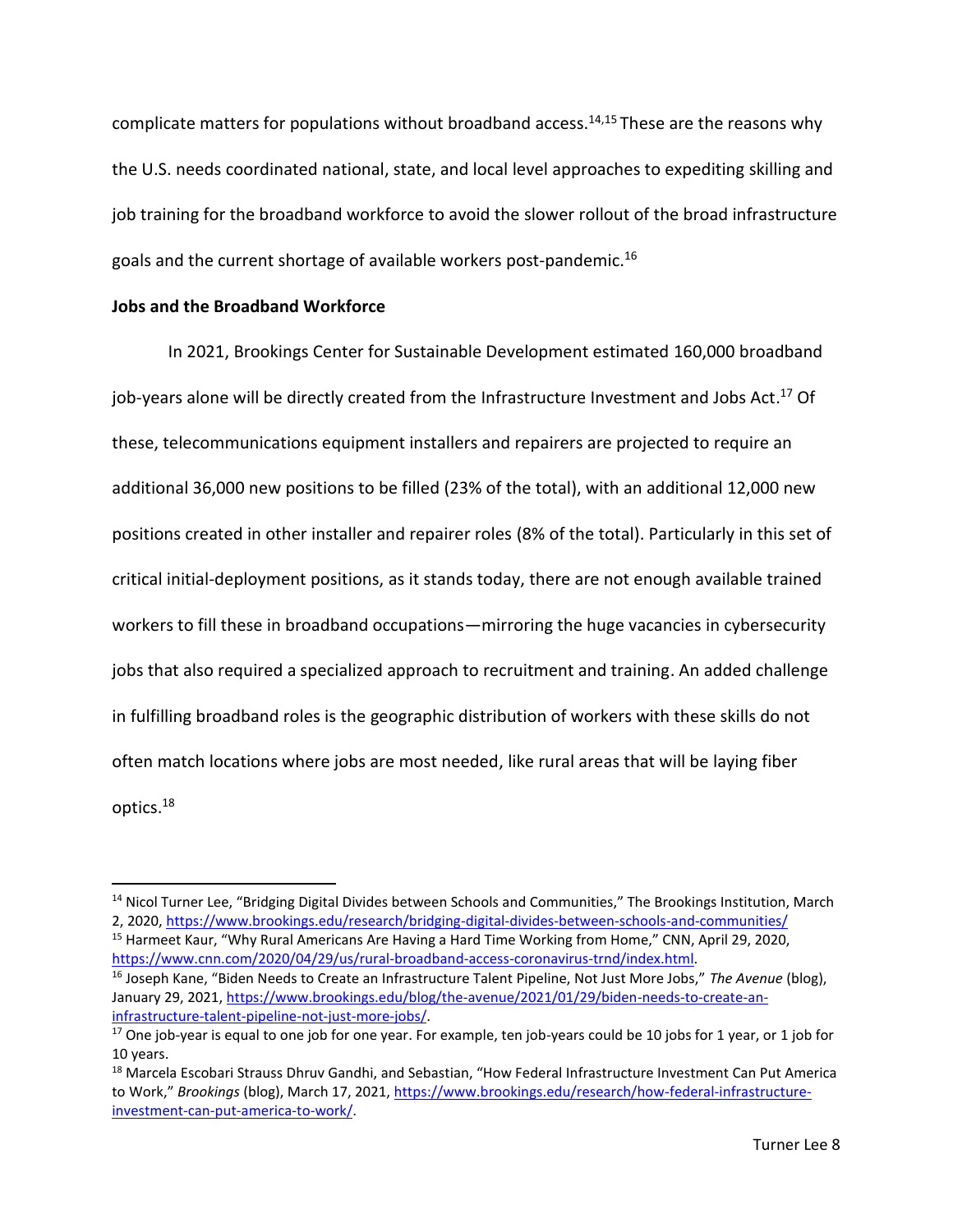Yet these 160,000 broadband jobs are the beginning count of the human capital needed to advance the IIJA's broadband provisions. Projections sourced from the University of Massachusetts Amherst demonstrate that jobs directly created from new broadband funding will make up only 25% of the total number of jobs created by these monies. Including indirect and induced jobs into the calculation demonstrates that the \$65 billion in broadband funding alone will likely create 650,000 new job-years in the United States, including 84,000 jobs in the manufacturing sector.<sup>19</sup>

Previous Brookings research also backs these broadband-specific assumptions. Indeed, the vast majority (77%) of workers in infrastructure jobs are employed in the operation of physical assets, rather than their construction or design. <sup>20</sup> The 650,000 job-years created by the IIJA's broadband funding provisions will be no different: most of these infrastructure jobs are long-term careers in a broad variety of roles, most of which are positions where "you don't have to wear a hard hat" to carry out employment functions.<sup>21</sup> Infrastructure jobs have also offered historically more competitive and equitable wages—up to 30% higher than other industries—particularly for low-income workers and those starting careers for the first time. And in some instances, workers have collective bargaining rights, especially for the roles embedded in the trades.

<sup>&</sup>lt;sup>19</sup> Robert Pollin and Shouvik Chakraborty, "Job Creation Estimates Through Proposed Economic Stimulus Measures" (Political Economy Research Institute: University of Massachusetts Amherst, September 2020), [https://peri.umass.edu/component/k2/item/1297-job-creation-estimates-through-proposed-economic-stimulus](https://peri.umass.edu/component/k2/item/1297-job-creation-estimates-through-proposed-economic-stimulus-measures)[measures.](https://peri.umass.edu/component/k2/item/1297-job-creation-estimates-through-proposed-economic-stimulus-measures)

<sup>&</sup>lt;sup>20</sup> Joseph Kane and Robert Puentes, "Beyond Shovel-Ready: The Extent and Impact of U.S. Infrastructure Jobs," May 9, 2014, [https://www.brookings.edu/interactives/beyond-shovel-ready-the-extent-and-impact-of-u-s](https://www.brookings.edu/interactives/beyond-shovel-ready-the-extent-and-impact-of-u-s-infrastructure-jobs/)[infrastructure-jobs/.](https://www.brookings.edu/interactives/beyond-shovel-ready-the-extent-and-impact-of-u-s-infrastructure-jobs/)

<sup>&</sup>lt;sup>21</sup> Joseph Kane and Jack Mills, "Harnessing the Infrastructure Investment and Jobs Act to Train the next Generation of Workers," *The Avenue* (blog), February 23, 2022[, https://www.brookings.edu/blog/the](https://www.brookings.edu/blog/the-avenue/2022/02/23/harnessing-the-infrastructure-investment-and-jobs-act-to-train-the-next-generation-of-workers/)[avenue/2022/02/23/harnessing-the-infrastructure-investment-and-jobs-act-to-train-the-next-generation-of](https://www.brookings.edu/blog/the-avenue/2022/02/23/harnessing-the-infrastructure-investment-and-jobs-act-to-train-the-next-generation-of-workers/)[workers/.](https://www.brookings.edu/blog/the-avenue/2022/02/23/harnessing-the-infrastructure-investment-and-jobs-act-to-train-the-next-generation-of-workers/)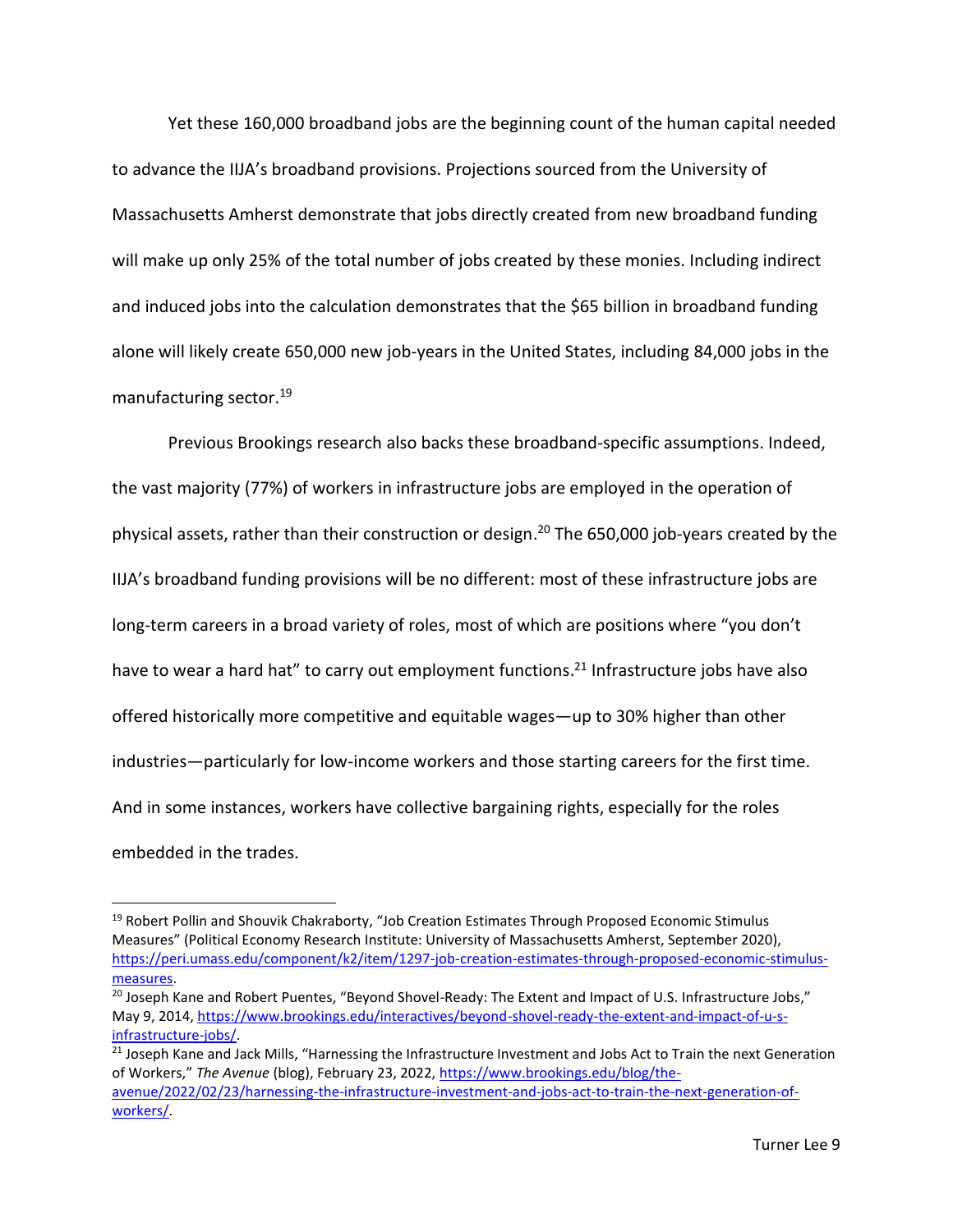For policymakers and stakeholders across federal, state, and local governments, this should be welcome news—but equitably getting workers to the career ladder will undeniably pose challenges, especially for women and people of color who are underrepresented across these jobs. $22$ 

While stakeholders should focus on a holistic view of broadband jobs, of particular interest to my work are the new remote or hybrid economic opportunities opened up in the technology sector to currently unserved or underserved Americans. Powered by the "Great Transition," these stable and good-paying 21<sup>st</sup>-century jobs rank fourth in projected employment growth over the last year, and demand for emerging tech jobs (including in AI and cloud development) have grown over 200% in the past five years. Demand for these jobs is expected to continue in the next decade, with a projected growth rate twice the national jobs rate.<sup>23</sup> Demand from employers for qualified tech employees is currently outstripping the supply of qualified candidates, a clear sign of an "ongoing labor supply problem."<sup>24</sup>

Thus, reskilling and upskilling for workers offers an opportunity to fill the skills gap while maximizing the economic opportunities offered by (and to) newly-connected Americans. Recent research from Jason Jabbari, Wenrui Huang, and Michal Grinstein-Weiss has empirically demonstrated the success of a mixed non-traditional reskilling program containing both education and apprenticeship elements. LaunchCode, a St. Louis organization, offered flexible

<sup>22</sup> Joseph Kane, "Five Ways Regional Leaders Can Prepare Future Infrastructure Workers Now," *The Avenue* (blog), September 16, 2021, [https://www.brookings.edu/blog/the-avenue/2021/09/16/five-ways-regional-leaders-can](https://www.brookings.edu/blog/the-avenue/2021/09/16/five-ways-regional-leaders-can-prepare-future-infrastructure-workers-now/)[prepare-future-infrastructure-workers-now/.](https://www.brookings.edu/blog/the-avenue/2021/09/16/five-ways-regional-leaders-can-prepare-future-infrastructure-workers-now/)

<sup>&</sup>lt;sup>23</sup> CompTIA, "State Of The Tech Workforce: Cyberstates 2022" (Computing Technology Industry Association, March 2022), [https://www.cyberstates.org/pdf/CompTIA\\_Cyberstates\\_2022.pdf.](https://www.cyberstates.org/pdf/CompTIA_Cyberstates_2022.pdf)

<sup>&</sup>lt;sup>24</sup> "CompTIA Jobs Report: Tech Hiring Eases Amid Labor Supply Constraints," My TechDecisions, March 4, 2022, [https://mytechdecisions.com/news-1/comptia-jobs-report-tech-hiring-eases-amid-labor-supply-constraints/.](https://mytechdecisions.com/news-1/comptia-jobs-report-tech-hiring-eases-amid-labor-supply-constraints/)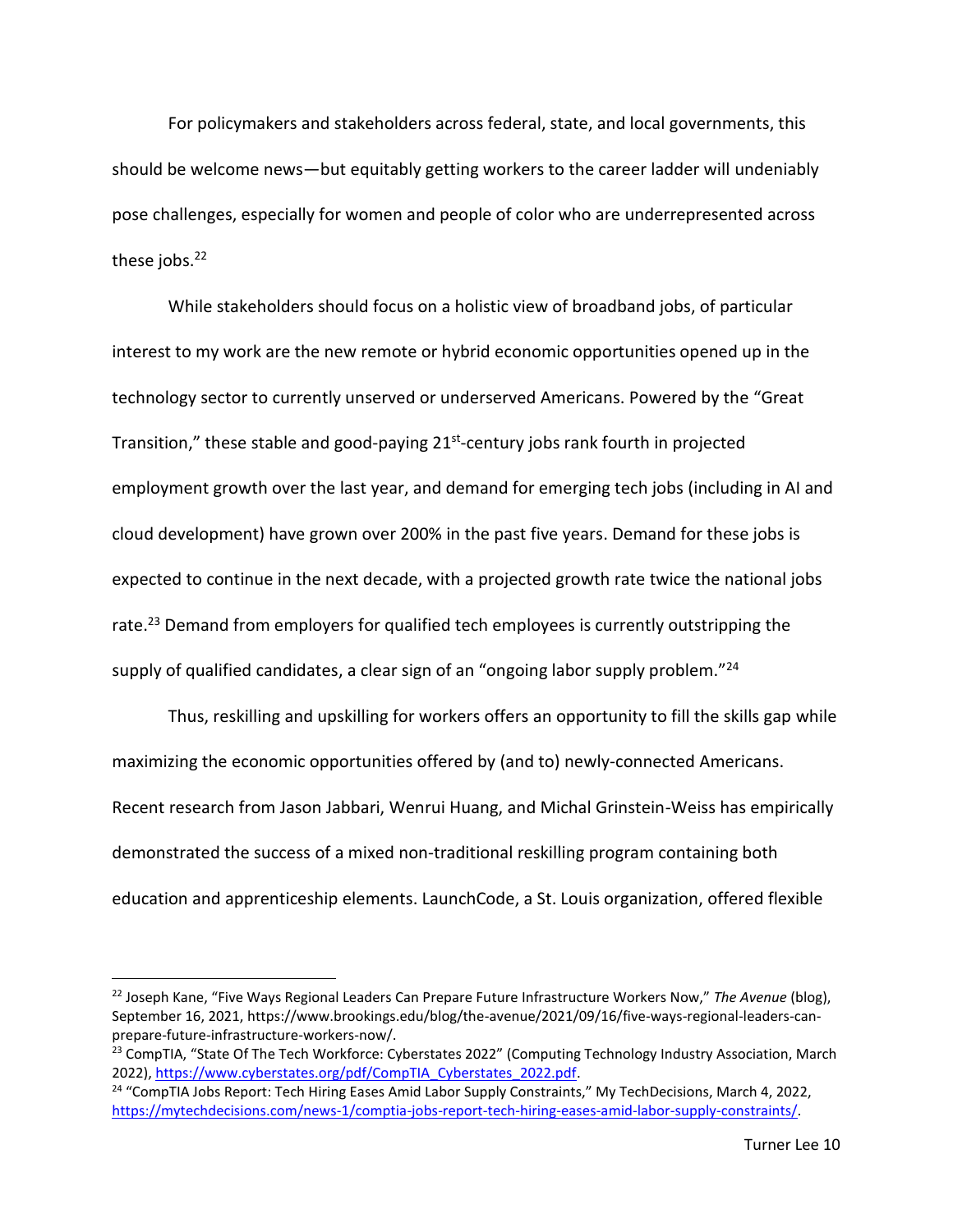and no-cost part-time evening programming for students interested in reskilling to techoriented jobs. After passing a workforce readiness check by staff, participants began paid, fulltime apprenticeships, supplementing their learned technical skills with soft skills in the workplace. Not only did this program model lower barriers to participants, but it empirically improved economic outcomes for participants who completed apprenticeships, and increased the post-program odds of employment in STEM fields by 12 percentage points.<sup>25</sup> This combination of no-cost education programs that enable equity through apprenticeship programs and experiential soft skills training present promising models to pursue in the future, and could be incorporated into other similarly-minded programs.<sup>26,27</sup>

While the creation of tens of thousands of good-paying broadband infrastructure jobs is a great start, IIJA monies will also create sizeable second-order demand for jobs like data analysts, customer service representatives, and more. These efforts to close the digital divide should result in people and their communities being moved from consumers to producers and innovators, who are prepared to accelerate our nation's global digital competitiveness.

## **Encouraging greater participation in the broadband workforce**

To maximize the benefits of these IIJA investments, a holistic approach encompassing multiple aspects of workforce development is integral. To this, I have a few proposals to offer to the committee: (1) apply apprenticeship and credentialing programs in the IIJA to provide

<sup>25</sup> Jason Jabbari Grinstein-Weiss Wenrui Huang, and Michal, "Apprenticeships Increase Employment, Earnings, and Optimism in the Technology Sector," *TechTank* (blog), January 27, 2022, [https://www.brookings.edu/blog/techtank/2022/01/27/apprenticeships-increase-employment-earnings-and](https://www.brookings.edu/blog/techtank/2022/01/27/apprenticeships-increase-employment-earnings-and-optimism-in-the-technology-sector/)[optimism-in-the-technology-sector/.](https://www.brookings.edu/blog/techtank/2022/01/27/apprenticeships-increase-employment-earnings-and-optimism-in-the-technology-sector/)

<sup>&</sup>lt;sup>26</sup> "Six Ways to Tackle the Cloud Skills Shortage" (Deloitte), accessed April 27, 2022, [https://www2.deloitte.com/us/en/pages/consulting/articles/cloud-computing-skills-shortage.html.](https://www2.deloitte.com/us/en/pages/consulting/articles/cloud-computing-skills-shortage.html) <sup>27</sup> "Using Modern Apprenticeship to Reskill America" (IWSI America, February 1, 2019),

[https://www.iwsiamerica.org/itstime/.](https://www.iwsiamerica.org/itstime/)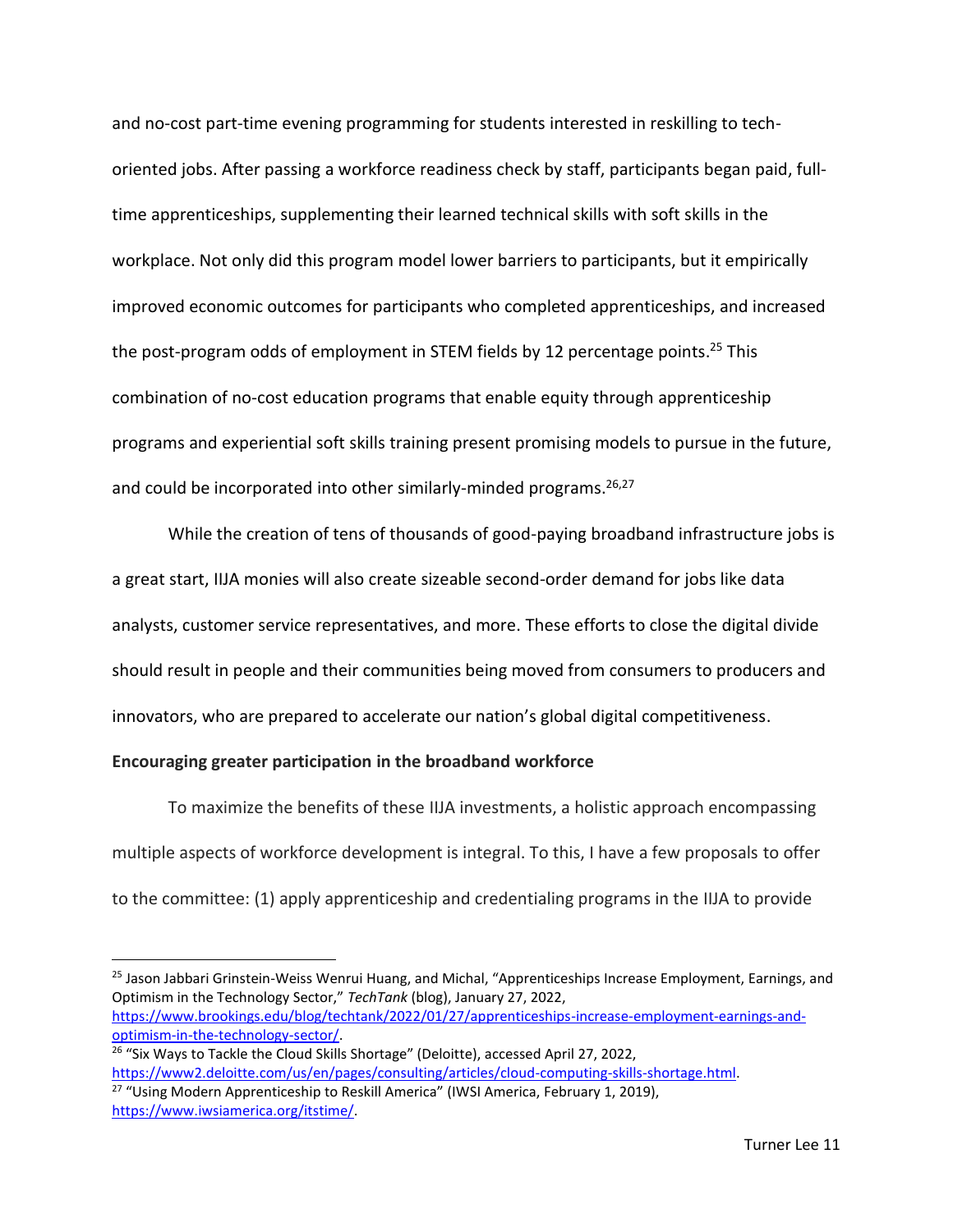development opportunities; (2) engage community colleges to provide pathways to occupational skill reset; (3) create a Digital Service Corps for new entrants; (4) increase pipeline investments for youth programs to support the next generation; and (5) update government labor statistics practices.

# 1. **Apply apprenticeship and credentialing programs in the IIJA to provide development opportunities.**

Skilled jobs in fiber optic installation, data analytics, and customer service provide livable wages and employment security for workers. The number of positions in these fields will only continue to grow as our nation's broadband infrastructure continues to evolve, especially in wireless or fiber jobs, or related security and network management fields. Employing credentialing systems or adopting other industry models for apprenticeships can be useful starting points. For example, the DOL partnered with the White House and Department of Transportation on a 90-Day Trucking Apprenticeship Challenge to increase participants in the Registered Apprenticeship Model, and fill the transit gaps due to increased demand.<sup>28</sup>

Whereas the skillsets for some of the broadband jobs may require more proficiency in logistics and installation (which do not require a college degree), the creation of apprenticeship programs around technology could have various worker incentives, like community-based hiring, private sector sign-ons, or accelerated career tracks. Here is also where the aforementioned \$2.75 billion Digital Equity Act and \$2 billion in tribal grants can support workforce development efforts, by ensuring access to local technology in computer labs, or partnerships between community-based organizations and workforce development boards.

<sup>&</sup>lt;sup>28</sup> U.S. Department of Labor, [90-](https://www.apprenticeship.gov/90-day-trucking-apprenticeship-challenge)Day Trucking Apprenticeship Challenge, available through Apprenticeship.gov, 90-[Day Trucking Apprenticeship Challenge | Apprenticeship.gov](https://www.apprenticeship.gov/90-day-trucking-apprenticeship-challenge)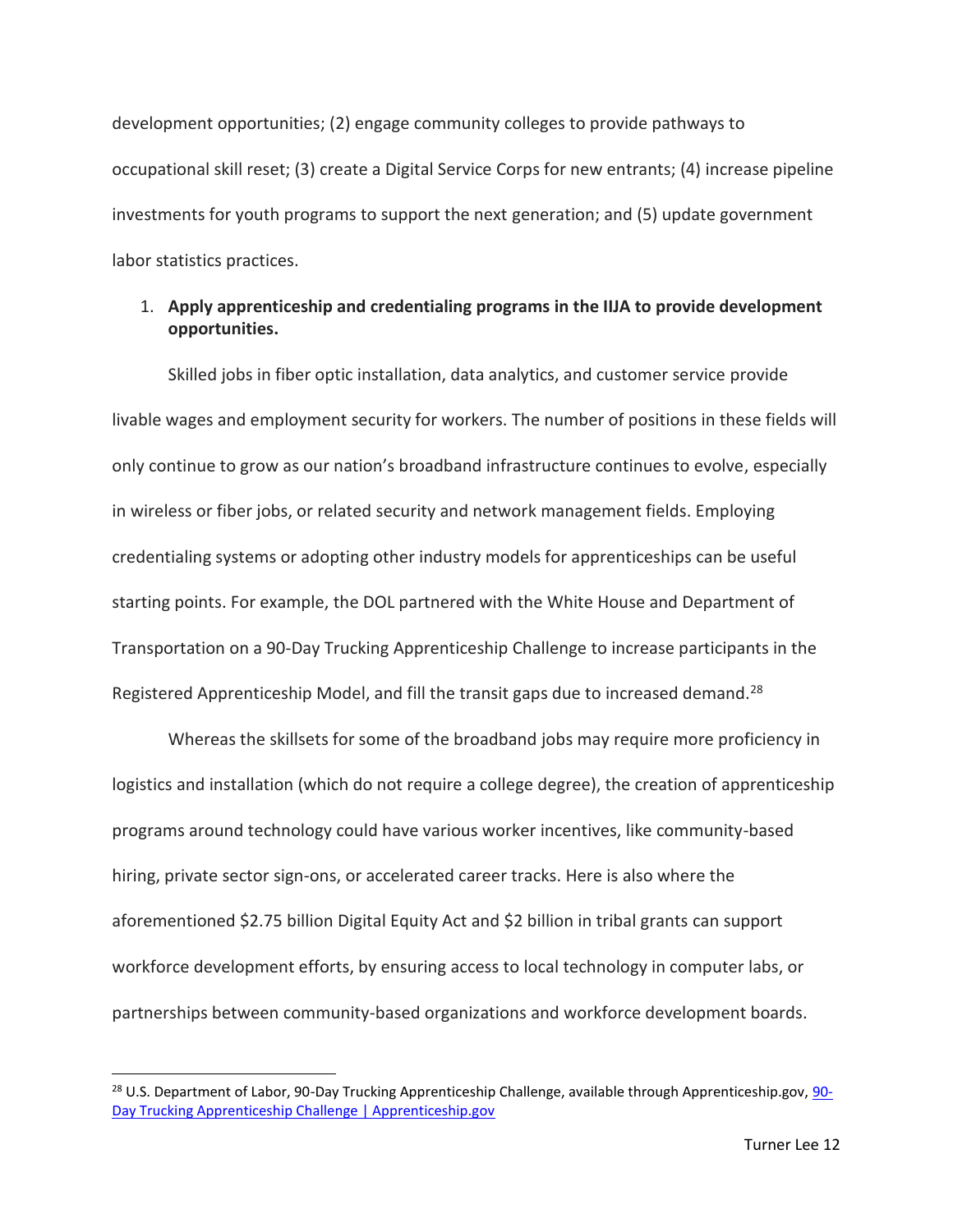Finally, existing Registered Apprenticeship models can help motivate career opportunities. In 2012, DOL joined with the Wireless Infrastructure Association and other industry partners to set up the Telecommunications Industry Registered Apprenticeship Program (TIRAP), the first Registered Apprenticeship Program in the telecommunications industry that seeks to "define career paths in a growing number of critical occupations, including tower technicians, wireless technicians, and utility workers, along with leads and foremen." <sup>29</sup> Opportunities like these create valuable opportunities for retraining and career growth, preparing workers for a workforce with growing demands for workers in broadband and telecommunications. They should be continuously supported and upgraded to keep up with the innovation.

In February 2021, the Biden administration called on the DOL to reinstate the National Advisory Committee on Apprenticeships (ACA), appointing a diverse set of stakeholders across industries and educational institutions to establish and maintain a registered apprenticeship program.<sup>30</sup> Going forward, the ACA seeks to chart the course in creating equitable access for workers to find their place in the National Apprenticeship system.

Overall, the White House, federal and other local agencies, the private sector, and community colleges recognize the importance of apprenticeship and, in some instances, occupational credentialing programs, to create pipelines of workers for infrastructure and related support jobs. But to be effective, measurements to evaluate and track the general

<sup>&</sup>lt;sup>29</sup> "TIRAP: Helping Build Our Nation's Telecommunications Workforce," TIRAP, accessed April 27, 2022, [https://www.tirap.org/.](https://www.tirap.org/)

<sup>&</sup>lt;sup>30</sup> "Fact Sheet: Biden Administration to Take Steps to Bolster Registered Apprenticeships," The White House, February 17, 2021[, https://www.whitehouse.gov/briefing-room/statements-releases/2021/02/17/fact-sheet](https://www.whitehouse.gov/briefing-room/statements-releases/2021/02/17/fact-sheet-biden-administration-to-take-steps-to-bolster-registered-apprenticeships/)[biden-administration-to-take-steps-to-bolster-registered-apprenticeships/.](https://www.whitehouse.gov/briefing-room/statements-releases/2021/02/17/fact-sheet-biden-administration-to-take-steps-to-bolster-registered-apprenticeships/)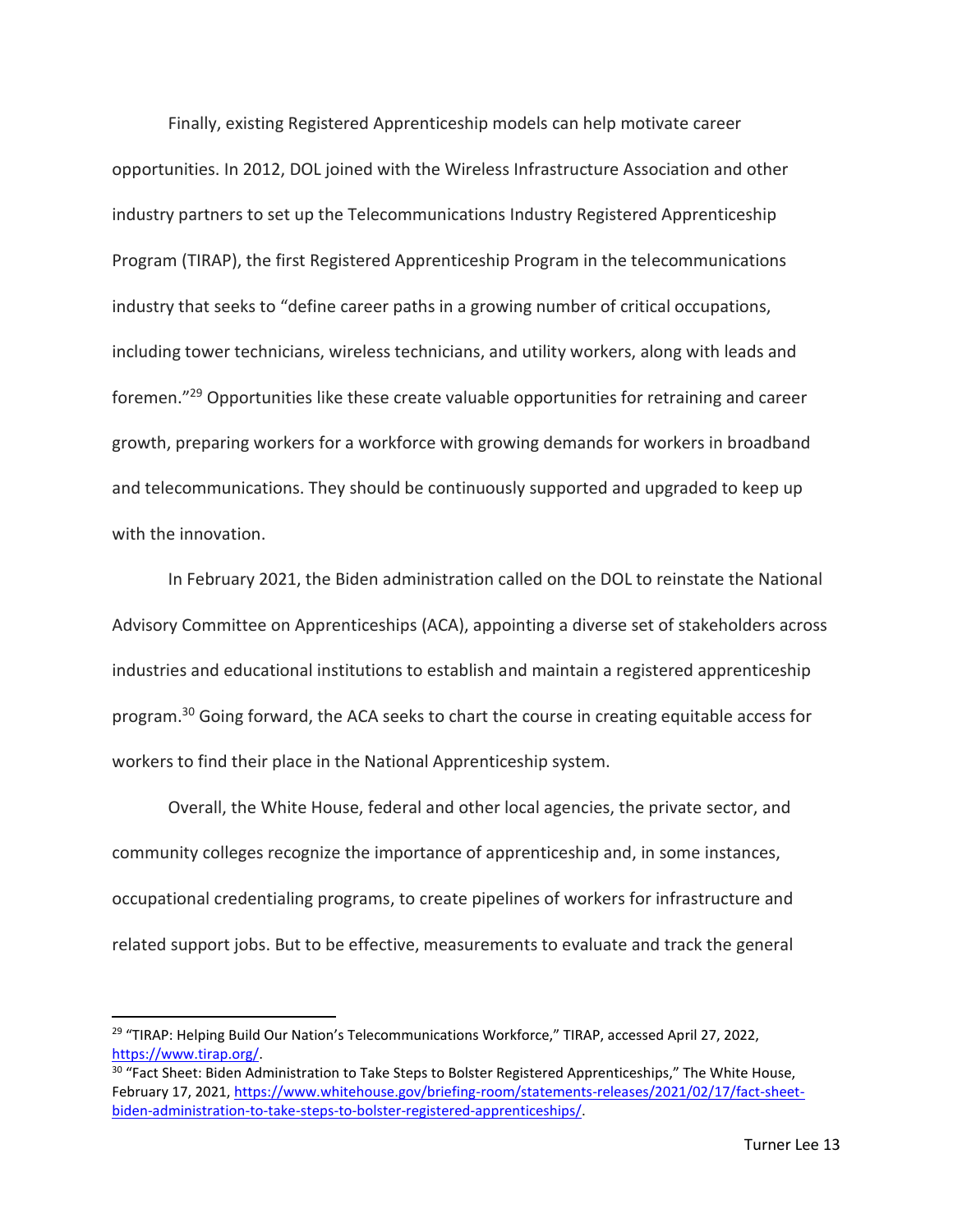progress and inclusivity of such programs must be employed, in addition to evaluating the existing difficulties workers face in accessing apprenticeship programs (e.g., transportation, safety apparel, computers, etc).

### 2. **Engage community colleges to provide pathways to occupational skill resets.**

Community colleges have always played an integral role in building our workforce and bridging gaps between labor demand and skills required. They are affordable and flexible means for those seeking to acquire new skills or pivot into new careers. According to research by the Federal Reserve Bank of New York evaluating community college engagement with statewide employers, community colleges engage with more than 100 employers across a range of sectors.<sup>31</sup> Such employers are involved in curriculum advisory committees and provide mentoring support to students, seeking to help students find their place in the local economy. Community colleges have played integral roles in workforce retraining initiatives, taking for example the *Automotive Manufacturing Technical Education Collaborative* and the *Wisconsin Regional Industry Skills Education*, *Shifting Gear Initiative*, and other educational programs launched through partnerships with employers and community colleges to reform adult education and integrate industry-specific fields and skillsets into existing curriculums.<sup>32</sup>

In the broadband sector, community colleges can bridge labor gaps and train/retrain the future broadband workforce. Through the facilitation of partnerships between community colleges and local businesses in the forms of articulation and guaranteed work agreements, the

<sup>&</sup>lt;sup>31</sup> Jaison R Abel et al., "Employer Engagement by Community Colleges in New York State," November 2018, [https://www.newyorkfed.org/medialibrary/media/outreach-and-education/workforce-development/nys](https://www.newyorkfed.org/medialibrary/media/outreach-and-education/workforce-development/nys-employer-engagement-community-colleges-report.pdf)[employer-engagement-community-colleges-report.pdf.](https://www.newyorkfed.org/medialibrary/media/outreach-and-education/workforce-development/nys-employer-engagement-community-colleges-report.pdf)

<sup>&</sup>lt;sup>32</sup> U.S. Department of Education, Office of Vocational and Adult Education, "Integrating Industry-Driven Competencies in Education and Training Through Employer Engagement," Washington, D.C., 2011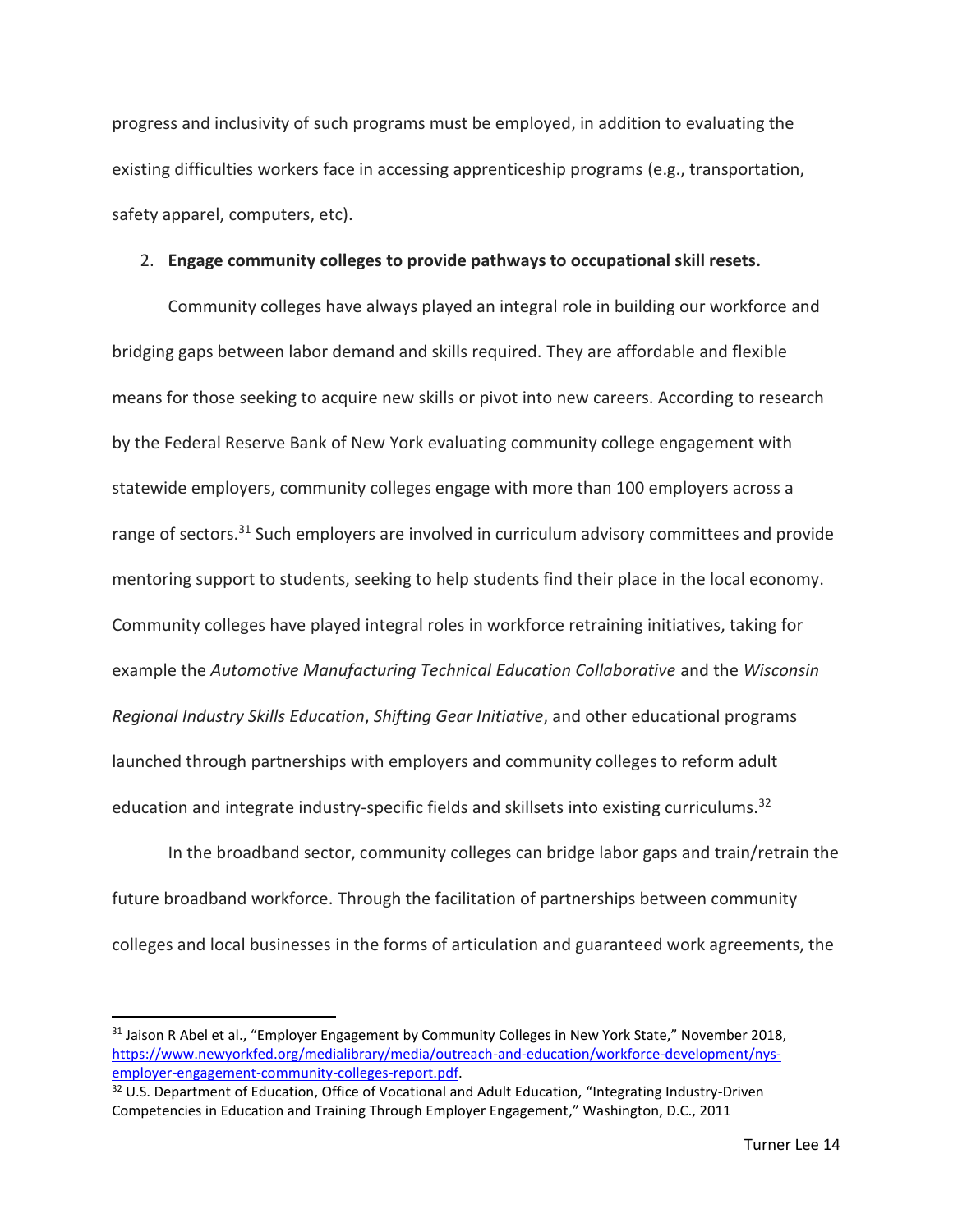telecommunications and technology industries can ensure the creation of a relevant curriculum based on the type of job or career, incentives that motivate worker entry of diverse candidates, relocation expenses, and even other individual and family supports, including transportation vouchers, life insurance, and bilingual training. Like with apprenticeships, evaluation data and analyses should ongoing to ensure that programs are effective and inclusive of all populations.

What is also important is that community colleges not be entirely perceived as the gap between high school and a four-year institution. Their engagement in the fulfillment of the IIJA workforce needs must position these opportunities as respectable, long-term, and with some potential for promotion and/or further certifications.

#### 3. **Create a Digital Service Corps for new entrants.**

In the 1930s, former President Franklin Delano Roosevelt created the New Deal, a series of projects to stabilize the market and improve the country's economy, especially through infrastructure projects, such as the Rural Electrification Administration and the Tennessee Valley Authority which brought electricity to rural areas previously unconnected to power grids. Meanwhile, job programs like the Works Progress Administration and the Civilian Conservation Corps employed millions of Americans to build schools, hospitals, roads, and other improvements across the country.  $33$  The New Deal programs played a major role in reducing poverty and modernizing infrastructure during the Great Depression.<sup>34</sup>

<sup>33</sup> "Civilian Conservation Corps," HISTORY.com, accessed April 27, 2022, [https://www.history.com/topics/great](https://www.history.com/topics/great-depression/civilian-conservation-corps)[depression/civilian-conservation-corps.](https://www.history.com/topics/great-depression/civilian-conservation-corps)

<sup>34</sup> US House of Representatives: History, Art & Archives. "President Harry S. Truman's Fair Deal Proposal to a Joint Session of Congress." Accessed April 27, 2021. [https://history.house.gov/Historical-Highlights/1901-](https://history.house.gov/Historical-Highlights/1901-%201950/President-Harry-S--Truman-s-Fair-Deal-proposal-to-a-Joint-Session-of-Congress/) [1950/President-Harry-S--Truman-s-Fair-Deal-proposal-to-a-Joint-Session-of-Congress/.](https://history.house.gov/Historical-Highlights/1901-%201950/President-Harry-S--Truman-s-Fair-Deal-proposal-to-a-Joint-Session-of-Congress/)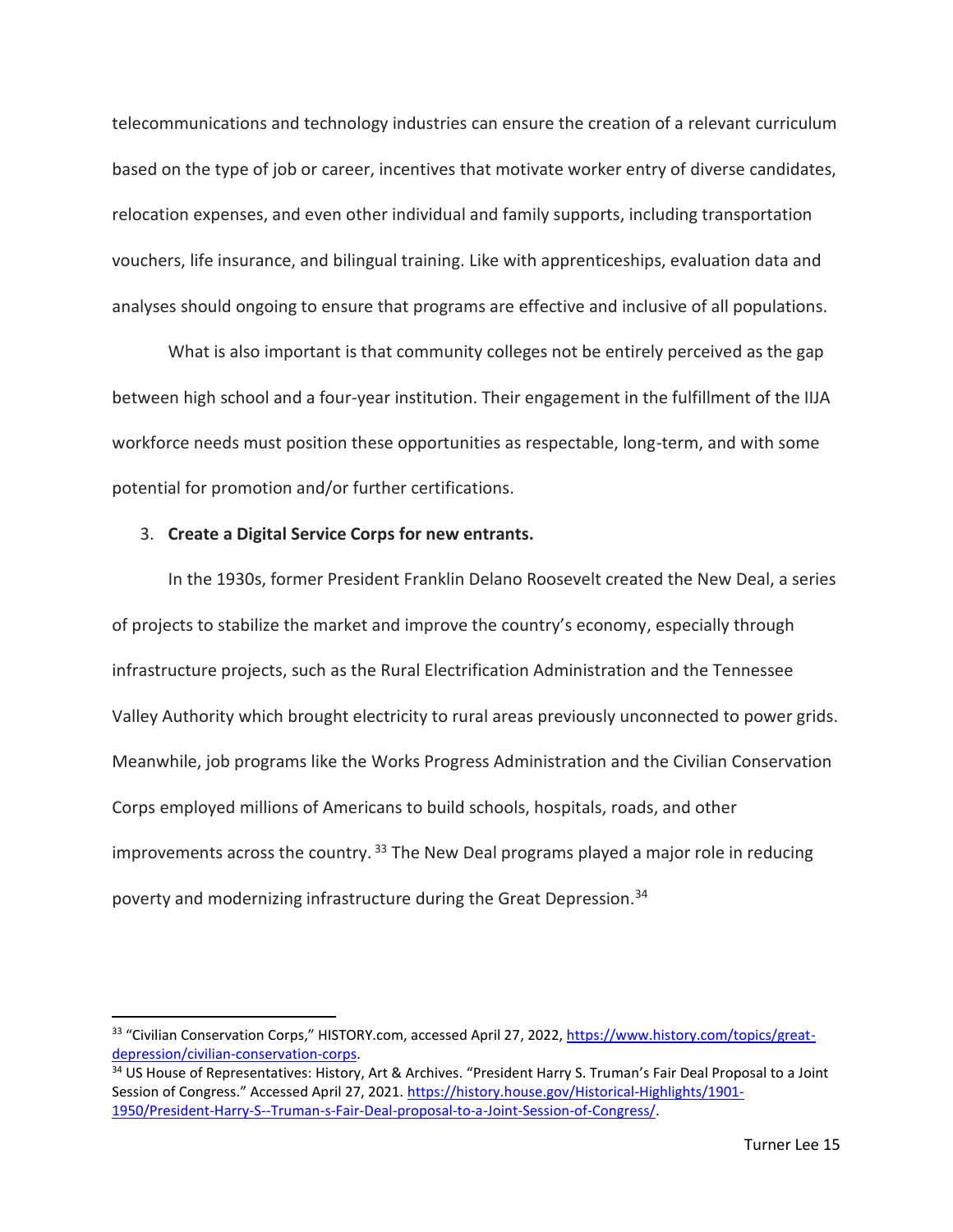In order to build and expand a broadband workforce that can meet future workforce demands, Congress could immediately allocate funds to the Corporation for National Service which is responsible for the nation's civic service workers. The agency could initiate a national Digital Service Corps similar to the CCC, which would recruit paid volunteers to assist in the adoption, utilization, and infrastructure development.<sup>35</sup> Digital Service Corps members could fill existing gaps in the broadband workforce and help build out much-needed infrastructure to advance broadband deployment. They could also earn monies while doing so, and engage in experiential learning around digital assets from installing fiber optics to providing internet training to seniors once the networks are built. Currently, there are no mechanisms to drive the supply of broadband workers, and leveraging the existing federal agency can make employment in these emerging industries part of the policy imperatives of the IIJA. A national Digital Service Corps can also promote diversity, equity, and inclusion by including marginalized workers, too.

## 4. **Increase pipeline investments for youth programs to support the next generation**.

To ensure inclusion in our future broadband and technology workforce, investments in youth programs and other education initiatives are needed to improve the pipeline. Among White, Black, Latino, tribal, and other vulnerable populations, the adverse impacts of not being connected severely limit their prospects of gaining access to new opportunities. When learning moved online, many K-12 students, and those from community colleges, were not connected to the internet. In fact, 34% of parents said their child encountered at least one technologyrelated obstacle to completing schoolwork in time, with 27% having to do work on a cellphone,

<sup>35</sup> AmeriCorps, accessed April 27, 2022, [https://www.americorps.gov/.](https://www.americorps.gov/)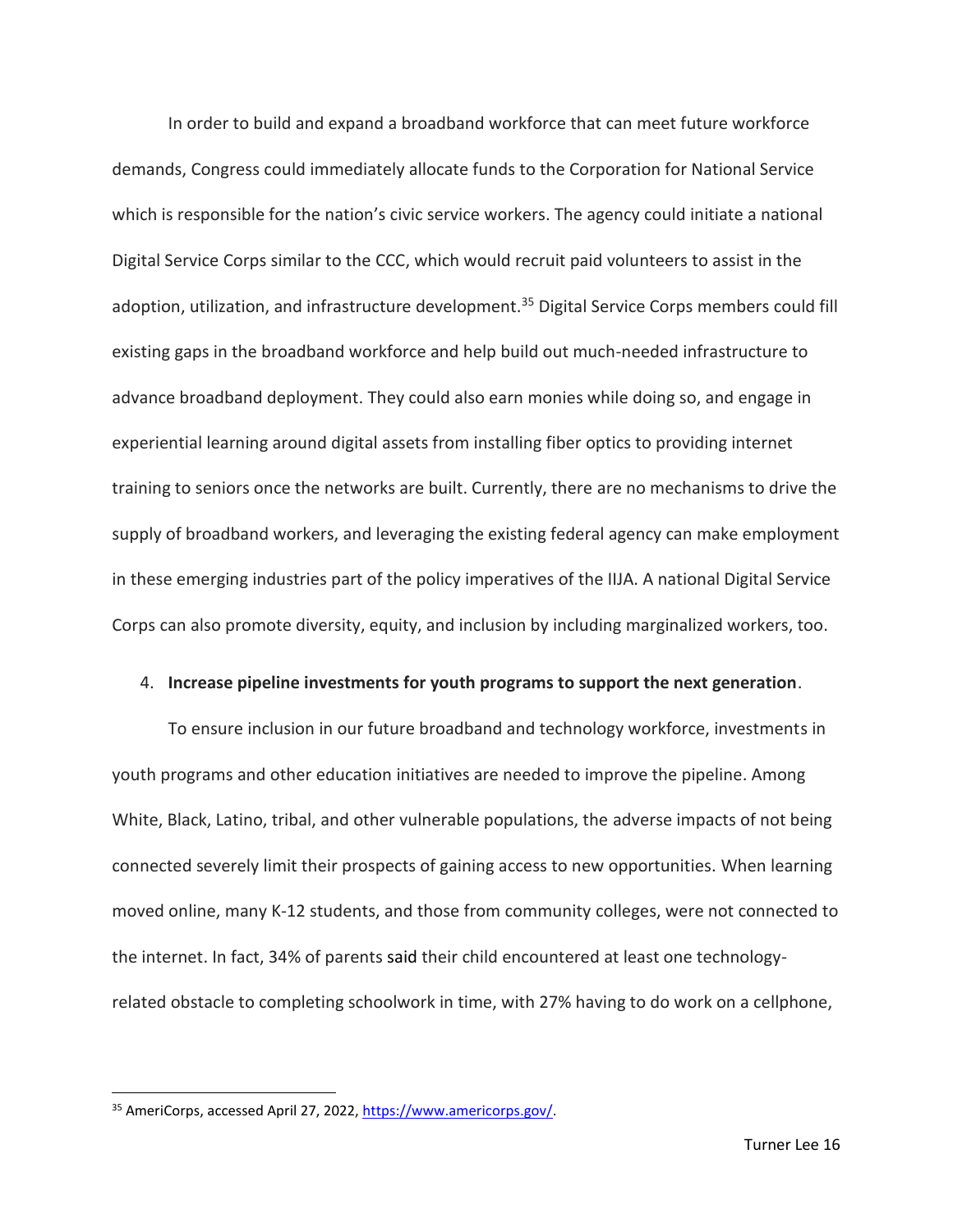16% without computer access, and 14% using public WiFi. Among Black teens, 25% were unable to complete their homework due to a lack of digital access compared to 4% of White teens and 6% of Hispanic teens, while 24% of teens with family income less than \$30,000 struggled compared to 9% of teens living in households earning \$75,000 or more a year.<sup>36</sup> Digital disparities pose educational setbacks with long-term learning impacts, and they leave many children on uneven footing, limiting their earning potential going forward. According to a 2020 analysis of US Census Bureau data by McKinsey and Company, while online schooling may have set white students between four to eight months behind in math, students of color may be six to twelve months behind.<sup>37</sup> Such setbacks can cost students \$61,000 to \$82,000 in lifetime earnings. Deprived of everyday technology, many of these future workers are slated to struggle to adapt to new coding skills and other aspects of technology work going forward.

Pipeline investments in digital inclusion, device access, and technology literacy are necessary to bridge the digital divide and resolve such inequities, providing our future workforce with the knowledge and access they need to access careers in broadband and tech. The U.S. Department of Education should establish an Office of Innovation in every school district with 21<sup>st</sup>-century occupational and knowledge skills being presented to students. While schools have been exemplary in bringing science, technology, engineering, and math (STEM) academies, they are not teaching students the basics of fiber optics, cloudware, and other necessary occupational lessons for students who may not continue into higher education.

<sup>&</sup>lt;sup>36</sup> Katherine Schaeffer, "What We Know about Online Learning and the Homework Gap amid the Pandemic," Pew Research Center, accessed April 27, 2022, [https://www.pewresearch.org/fact-tank/2021/10/01/what-we-know](https://www.pewresearch.org/fact-tank/2021/10/01/what-we-know-about-online-learning-and-the-homework-gap-amid-the-pandemic/)[about-online-learning-and-the-homework-gap-amid-the-pandemic/.](https://www.pewresearch.org/fact-tank/2021/10/01/what-we-know-about-online-learning-and-the-homework-gap-amid-the-pandemic/)

<sup>&</sup>lt;sup>37</sup> Emma Dorn et al., "COVID-19 and Learning Loss—Disparities Grow and Students Need Help" (McKinsey and Company, December 8, 2020)[, https://www.mckinsey.com/industries/public-and-social-sector/our-insights/covid-](https://www.mckinsey.com/industries/public-and-social-sector/our-insights/covid-19-and-learning-loss-disparities-grow-and-students-need-help)[19-and-learning-loss-disparities-grow-and-students-need-help.](https://www.mckinsey.com/industries/public-and-social-sector/our-insights/covid-19-and-learning-loss-disparities-grow-and-students-need-help)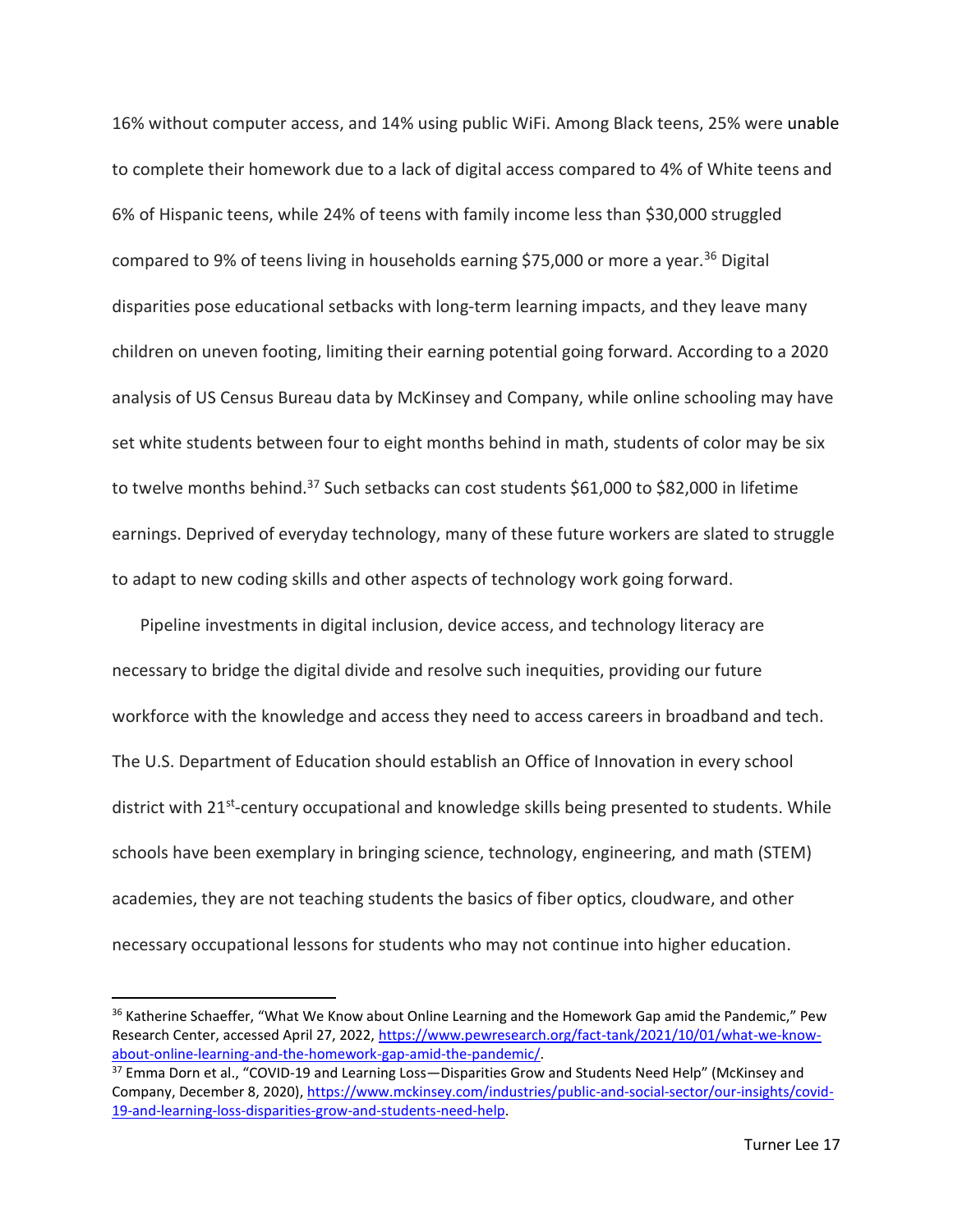Challenge grants and other private sector partnerships could be used to allocate resources to local projects. Lower-income and rural schools must also be prioritized for such ingenuities since many graduates may be charged to build their local infrastructures.

#### 5. **Update government labor statistics practices.**

Right now, the U.S. does not fully know the first- and second-order jobs that will be supported by the \$65 billion broadband investment. That is partly due to the current format and presentation of national industry and occupational data in the Bureau of Labor Statistics (BLS) and the Census Bureau, which make it hard for all stakeholders to determine the exact industries and locations where the growth is happening, as well as the proportion of fullyremote jobs created from employers in different states.

To this end, the BLS should work with the Office of Management and Budget to determine what, if any, improvements to the structure of national employment data would be most useful to better capture where and in what occupations broadband-induced economic growth is felt. In the longer term, the Census Bureau should consider how best to capture and present the scale, impact, and localized growth of the broadband workforce from the data it collects in its 2023 and 2028 Economic Censuses. This would be particularly useful in measuring the impact and effectiveness of the monies allocated in the infrastructure bill. Finally, the DOL should develop and publish a broader taxonomy of skills and occupations encompassed by the broadband workforce for workers who are distanced from these emerging industries, or at least fund local partners to help get the word out. A more specific and immediate recommendation might be to add a banner and associated webpage to the  $O^*$ NET landing page highlighting the